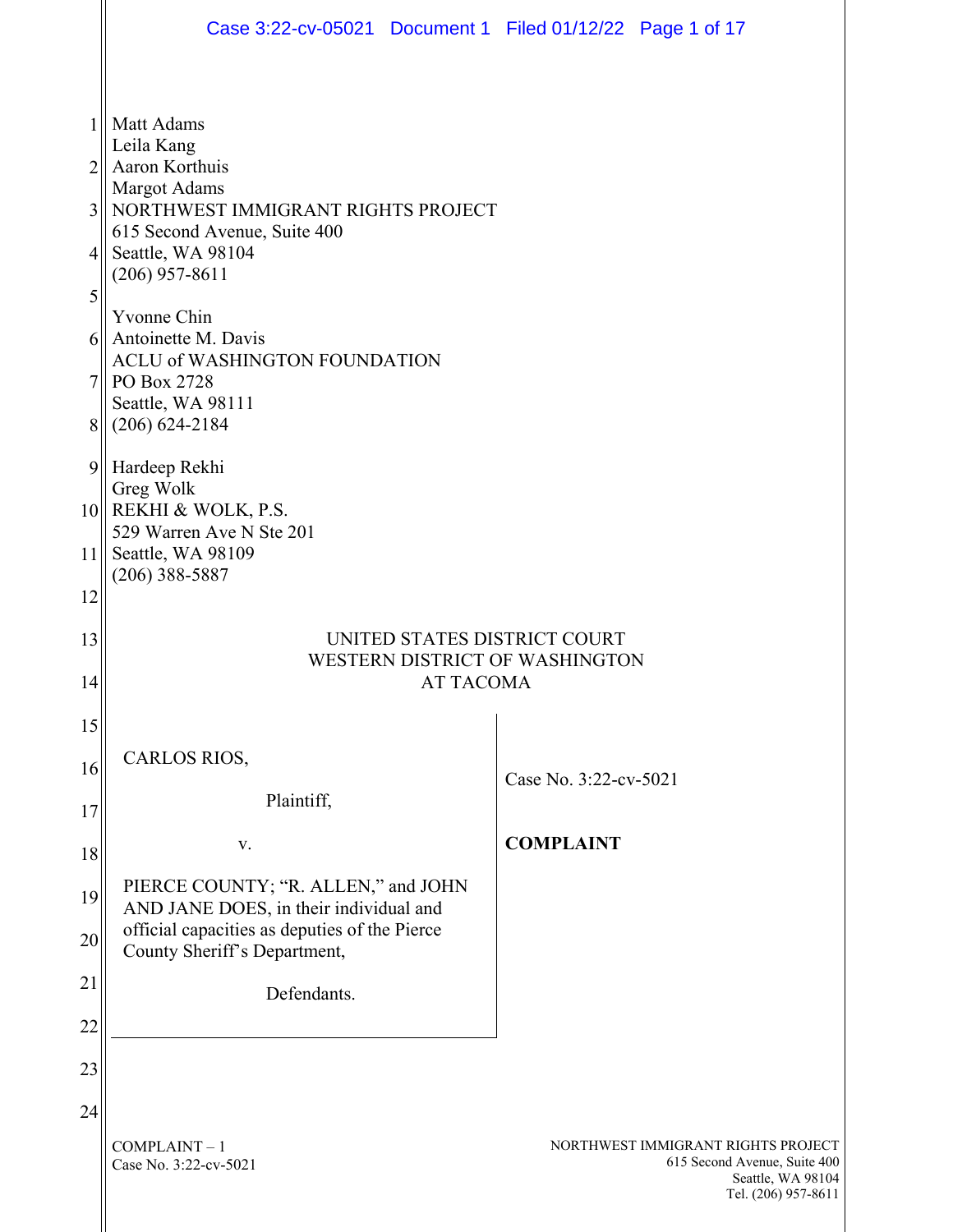# 1

#### **INTRODUCTION**

2 3 4 5 6 7 8 9 1. This lawsuit arises from Pierce County's unlawful seizure of Plaintiff Carlos Rios, a citizen of the United States and resident of Washington State. On November 19, 2019, Defendants re-detained Mr. Rios after he became entitled to release from Pierce County Jail. Defendants did so for the sole purpose of allowing federal immigration officials to arrive and take custody of him. Defendants' actions demonstrate Pierce County's custom of holding individuals based on detainer requests or administrative warrants issued by immigration officials and providing information regarding such individuals' release to immigration officials, in violation of federal and state law.

10 11 12 13 14 15 16 17 18 19 20 2. Defendants violated the Fourth Amendment when, pursuant to Pierce County's custom, they prevented his release and re-shackled Mr. Rios without probable cause of a crime or judicial warrant, and without any lawful authority to enforce federal immigration law. In doing so, Defendants also committed the tort of false arrest against Mr. Rios and violated his civil rights under the Washington Law Against Discrimination. Lastly, in re-detaining Mr. Rios and alerting immigration officials of his impending release, Defendants violated provisions of RCW 10.93.160, enacted as part of the Keep Washington Working Act. The state legislature enacted the Keep Washington Working Act precisely to prevent this type of misconduct—local law enforcement authorities making unfounded assumptions about an individual's immigration status, and using state and local resources to "assist" federal immigration officers in violation of that individual's civil and constitutional rights.

21

22

3. Mr. Rios brings this suit under 42 U.S.C. § 1983, RCW 4.96.20, and the Washington Law Against Discrimination, RCW 49.60 *et seq*., to seek damages for the

23

24

COMPLAINT – 2 Case No. 3:22-cv-5021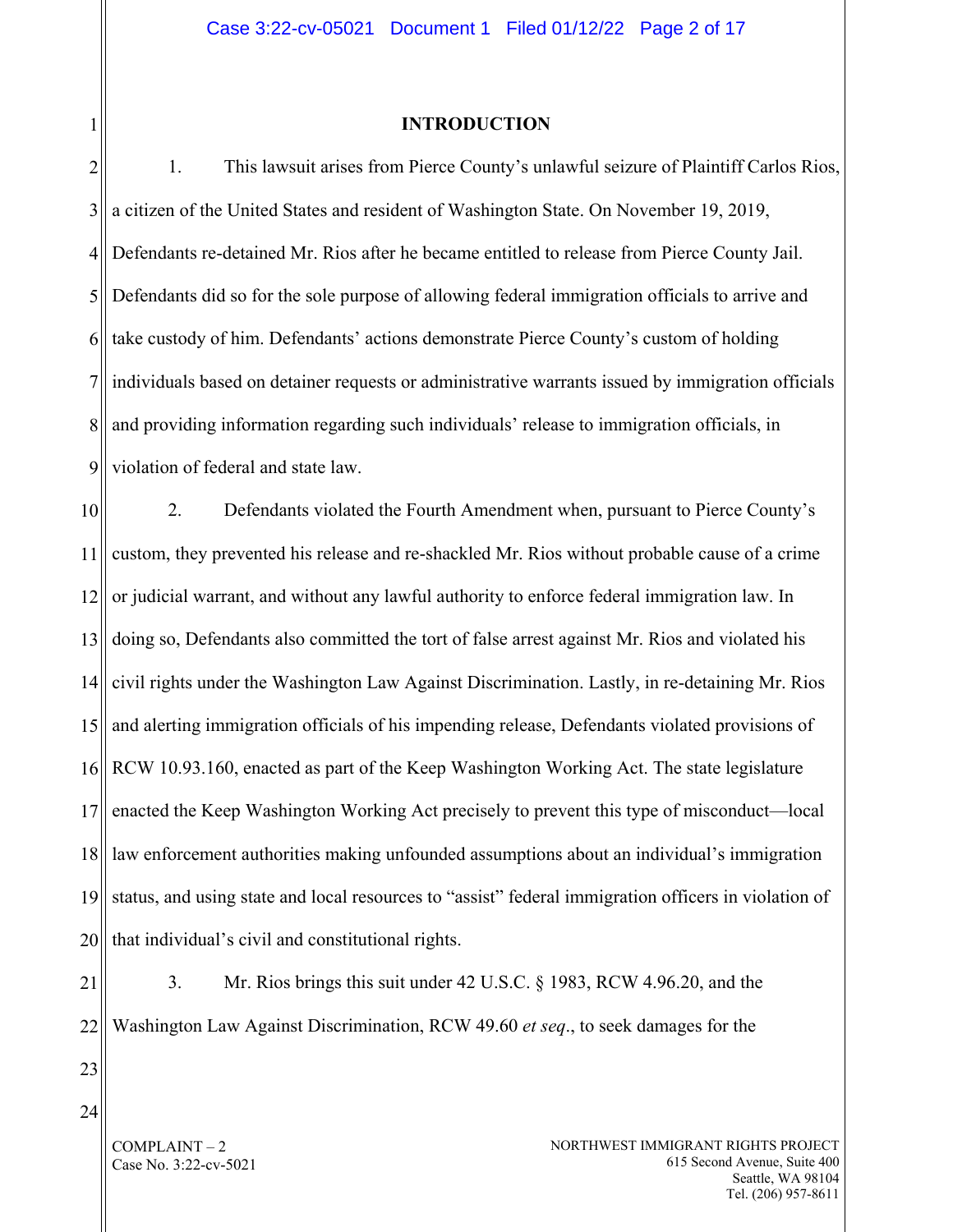COMPLAINT – 3 Case No. 3:22-cv-5021 NORTHWEST IMMIGRANT RIGHTS PROJECT 615 Second Avenue, Suite 400 Seattle, WA 98104 1 2 3 4 5 6 7 8 9 10 11 12 13 14 15 16 17 18 19 20 21 22  $23$ 24 substantial harms he suffered because of Defendants' unlawful actions. He further seeks an order from this Court declaring that Defendants' actions violate the Keep Washington Working Act. **JURISDICTION AND VENUE** 4. This action arises under the Constitution and laws of the United States, including 42 U.S.C. § 1983, and the laws of Washington State. This Court has jurisdiction pursuant to 28 U.S.C. § 1331 (federal question), § 1343 (civil rights), and § 1367 (supplemental). 5. Venue is proper pursuant to 28 U.S.C. § 1391(b), as the events giving rise to Mr. Rios's claims occurred in the Western District of Washington. 6. Declaratory relief is authorized under 28 U.S.C. §§ 2201, 2202, Federal Rule of Civil Procedure 57, and the Washington Uniform Declaratory Judgment Act, RCW 7.24.010. **EXHAUSTION OF STATE TORT CLAIM** 7. Pursuant to RCW 4.96.920, Mr. Rios presented an administrative tort claim for damages to the Pierce County Department of Risk Management on November 8, 2021. More than sixty days have elapsed since Mr. Rios filed the claim. Accordingly, Mr. Rios has satisfied all procedural, notice, and exhaustion requirements for purposes of his state tort claims against Defendant Pierce County. **PARTIES** 8. Plaintiff Carlos Rios is a resident of the city of Everett in Snohomish County, Washington. 9. At all times relevant to this action, Mr. Rios was a "citizen of the United States" for purposes of 42 U.S.C. § 1983. 10. At all times relevant to this action, Mr. Rios was a "person" for purposes of the Fourth Amendment to the United States Constitution.

Tel. (206) 957-8611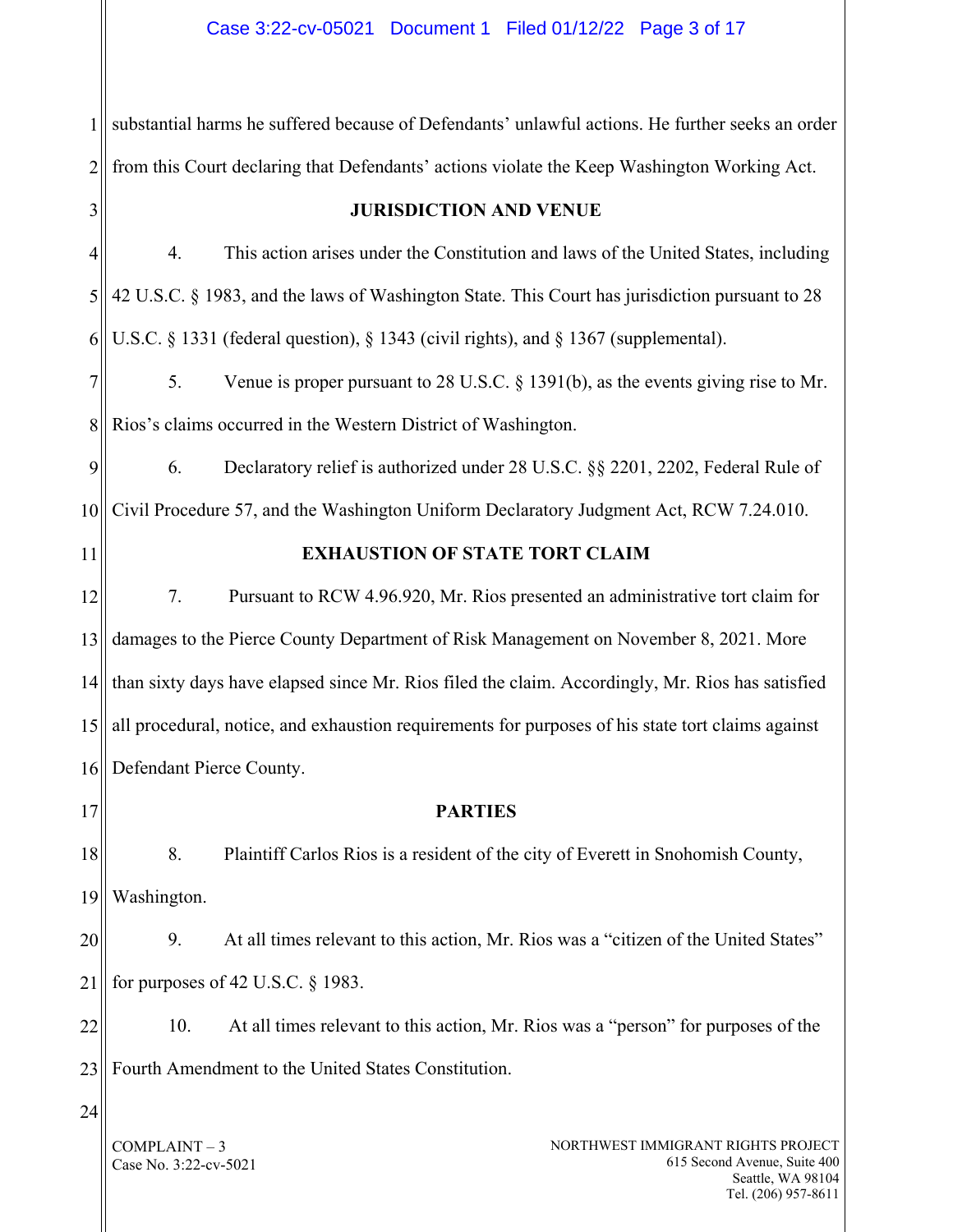# Case 3:22-cv-05021 Document 1 Filed 01/12/22 Page 4 of 17

1 2 3 4 5 11. Defendant Pierce County is a municipal corporation in the state of Washington. One division within Defendant Pierce County is the Pierce County Sheriff, which employs correctional officers to, among other things, detain and jail individuals suspected or convicted of violating local and state law. The Pierce County Sheriff is also responsible for establishing policies for the training and supervision of its employees.

6 7 12. At all times relevant to this action, Defendant Pierce County was acting under color of state or local law.

8 9 10 13. Defendant R. Allen, at all times relevant to this action, was employed as a deputy at the Corrections Bureau of the Pierce County Sheriff's Department and was the officer in charge of Mr. Rios's release.

11 12 14. Defendants John and Jane Does, at all times relevant to this action, were employed as deputies at the Corrections Bureau of the Pierce County Sheriff's Department.

13 14 15 15. At all times relevant to this action, Defendant Pierce County employed R. Allen, and John and Jane Does ("Defendant Deputies") as deputies of the Pierce County Sheriff's Department and authorized them to act as its agents.

16

#### **FACTUAL ALLEGATIONS**

17 18 19 20 16. Mr. Rios has been a naturalized citizen of the United States since April 2000. 17. On the night of November 17, 2019, Mr. Rios was riding his motorcycle on the highway when he was stopped by the Washington State Patrol in Pierce County, Washington. He was subsequently arrested for allegedly driving under the influence.

21 22 23 18. The arresting officers confiscated Mr. Rios's belongings, including his U.S. passport which he carried with him, and impounded his motorcycle. One of the State Patrol officers transported Mr. Rios to Pierce County Jail in Tacoma, Washington.

 $24$ 

COMPLAINT – 4 Case No. 3:22-cv-5021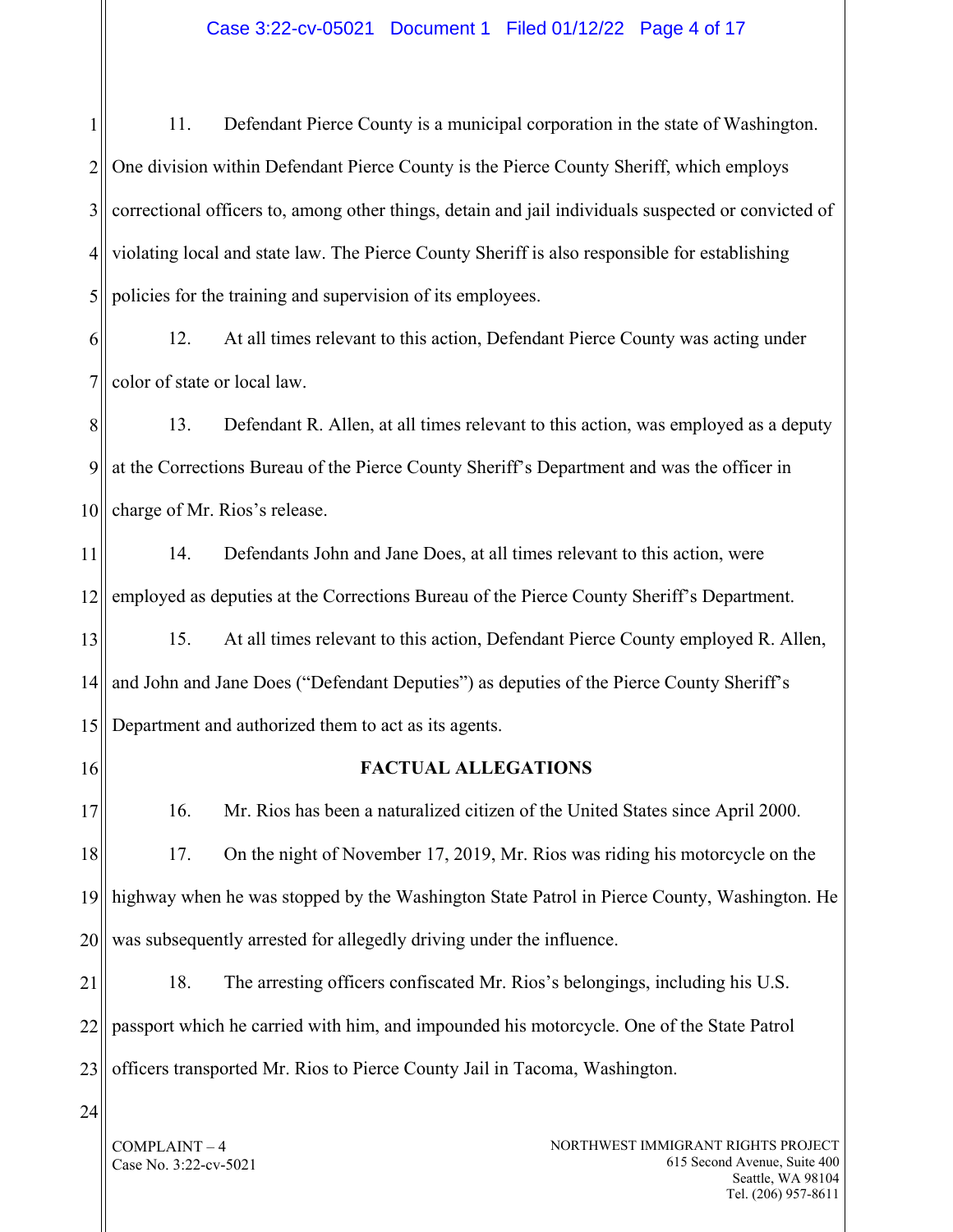1 2 19. In the early hours of November 18, 2019, Mr. Rios was booked into Pierce County Jail.

3 4 5 20. During the booking process, Mr. Rios indicated he was a U.S. citizen. The booking officers at Pierce County Jail saw his U.S. passport while taking an inventory of his belongings.

6 7 8 9 21. Later that day, on November 18, 2019, U.S. Immigration and Customs Enforcement (ICE) issued Form I-247A, Immigration Detainer and notification request, and Form I-200, Warrant for Arrest of Alien, for Mr. Rios and faxed both documents to Pierce County Jail.

10 11 12 22. After receiving these documents, Pierce County Jail placed an "immigration hold" on Mr. Rios, as indicated by his Inmate Transport Form and booking records. The Inmate Transport Form listed Mr. Rios's ethnicity as "HISPANIC."

13 14 15 23. Upon information and belief, on November 19, 2019, a Pierce County Jail officer informed Mr. Rios that his charges had been dropped, and that he was not required to attend court and would be released.

16 17 18 19 24. Later that day, one of the Defendant Deputies came to Mr. Rios's cell and took him to the booking area, where the other Defendant Deputies were present. Mr. Rios was then instructed to take off the jail uniform and change into his own clothes. However, the rest of his belongings were not returned to him.

20 21 25. Based on the information he had received earlier, Mr. Rios understood that he would be released after changing his clothes.

22 23 26. However, as soon as Mr. Rios finished changing, one of the Defendant Deputies ordered him to turn around, and the Defendant Deputies shackled his wrists and ankles.

24

COMPLAINT – 5 Case No. 3:22-cv-5021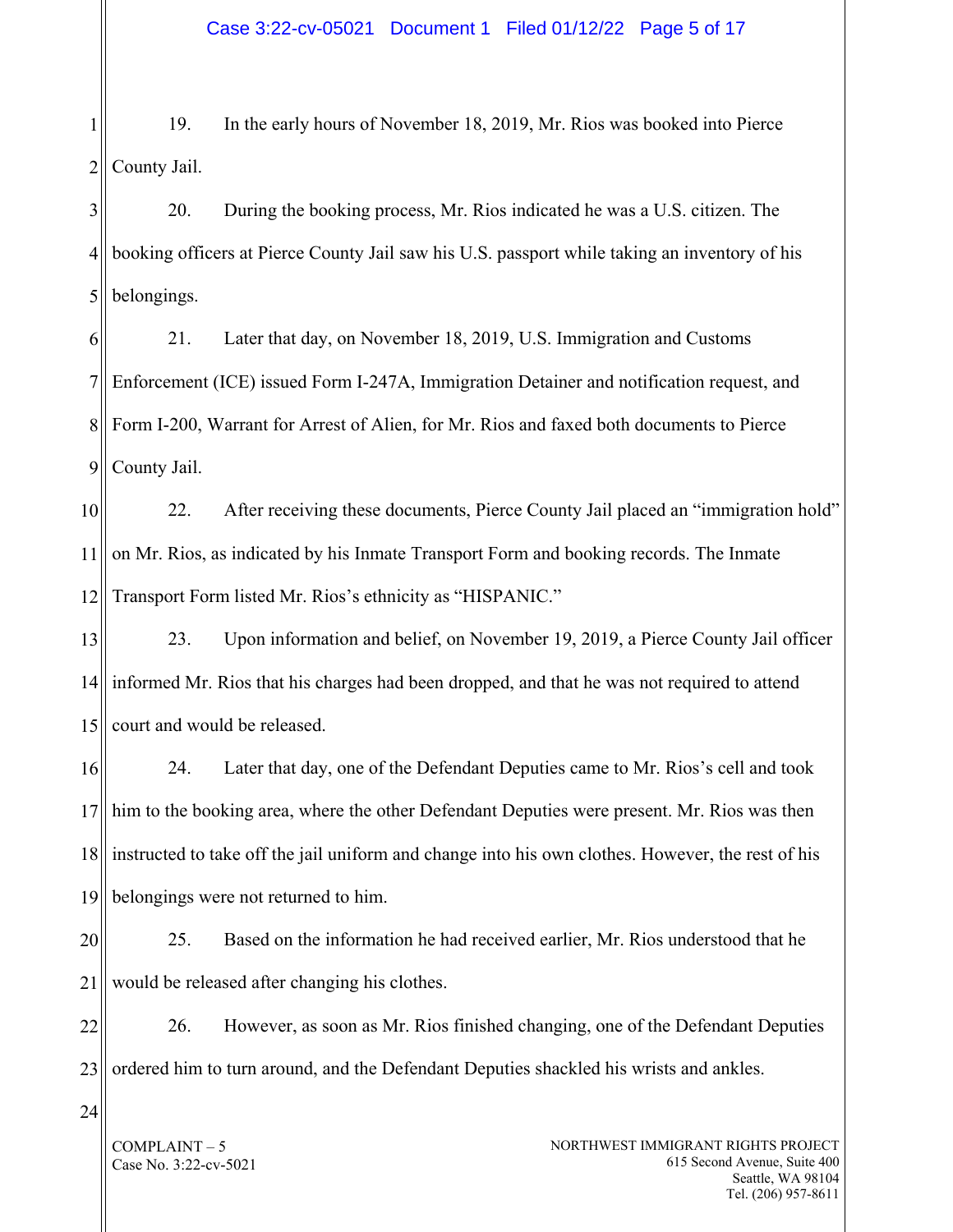1 2 3 27. Mr. Rios protested and asked what was going on and why he was being cuffed again if he was to be released. However, Defendant Deputies did not respond or provide any explanation.

4 5 6 7 8 9 10 11 12 13 14 15 16 17 18 19 20 21 28. Defendant Deputies took Mr. Rios by the forearm and escorted him out to a secure area where he was transferred to the custody of two GEO Corporation employees. 29. GEO Corporation is a private company that contracts with ICE to operate the Northwest Detention Center in Tacoma, Washington. The contract between ICE and GEO includes transportation of individuals to and from the Northwest Detention Center. 30. Mr. Rios was placed into the GEO vehicle despite his repeated protests that he was a U.S. citizen and that his U.S. passport was in the plastic bag containing his belongings. 31. Upon information and belief, Defendant Deputies had contacted ICE in advance of Mr. Rios's scheduled release, responding to the agency's notification request (Form I-247A) and sharing non-publicly available personal information. The Form I-247A received by Pierce County Jail has a handwritten note on it stating that Mr. Rios was "Ready for Pick Up." 32. Mr. Rios was detained for an additional period between the time he was informed his case would not proceed and the time he was transferred to ICE/GEO custody, further demonstrating that Defendant Deputies delayed his release until GEO employees arrived. 33. Defendant Deputies continued to hold Mr. Rios after the time he would have otherwise been released, for the sole purpose of allowing ICE or its agents to arrive and take custody of him. 34. Defendants had no probable cause or judicial warrant to re-detain Mr. Rios after

22

23 24

> COMPLAINT – 6 Case No. 3:22-cv-5021

he became entitled to release from county custody.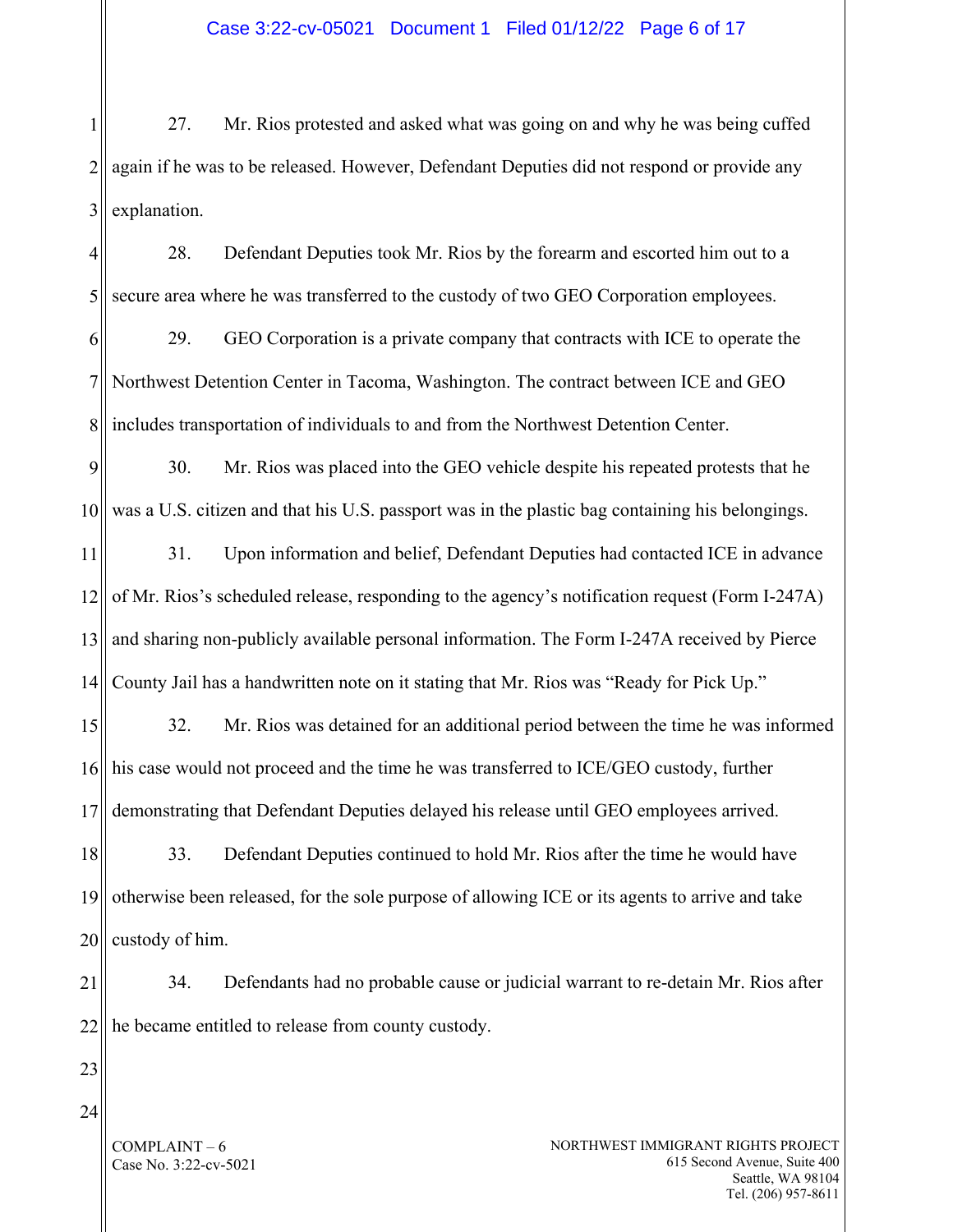#### Case 3:22-cv-05021 Document 1 Filed 01/12/22 Page 7 of 17

1 2 3 4 35. Upon information and belief, Defendant Deputies' actions resulted from the Pierce County Sheriff's Department's custom of responding to notification requests from ICE and providing non-public information to federal immigration officials to facilitate an individual's arrest for immigration violations.

5 6 7 8 36. Upon information and belief, Defendant Deputies' actions also resulted from the Pierce County Sheriff's Department's custom of holding individuals who are otherwise entitled to release from county custody, for the sole purpose of transferring them to ICE custody, and without reasonable suspicion or probable cause of a crime.

9 10 11 12 13 14 15 16 17 18 19 20 21 22 23 37. A study by the University of Washington found that, from October 2016 through July 2018—prior to the enactment of the Keep Washington Working Act—Pierce County Jail received over 188 detainer requests from ICE. In at least 45 of those cases, the Pierce County Sheriff's Department prolonged the detention of the individuals who were the subjects of the ICE detainers. Moreover, even when "controll[ed] for other factors including race, number of charges, type, and seriousness of charge," individuals with immigration detainers were confined 273.5 percent longer than those without detainers. *See* Univ. of Wash., *Unequal Justice: Measuring the Impact of ICE Detainers on Jail Time in Pierce County* (Jan. 30, 2019), https://jsis.washington.edu/humanrights/2019/01/30/unequal-justice-ice-detainers-pierce-county/. The report concluded that such "disparity is not occurring by chance," and that "Pierce County processes individuals subjected to immigration detainers differently than those without." *Id.* These statistics and the specific circumstances of Mr. Rios's additional detention at Pierce County Jail demonstrate that Pierce County had a custom of holding individuals solely based on ICE detainers at the time of the relevant events in this case, despite the May 2019 enactment of the Keep Washington Working Act, which expressly prohibited such practices by statute.

24

COMPLAINT – 7 Case No. 3:22-cv-5021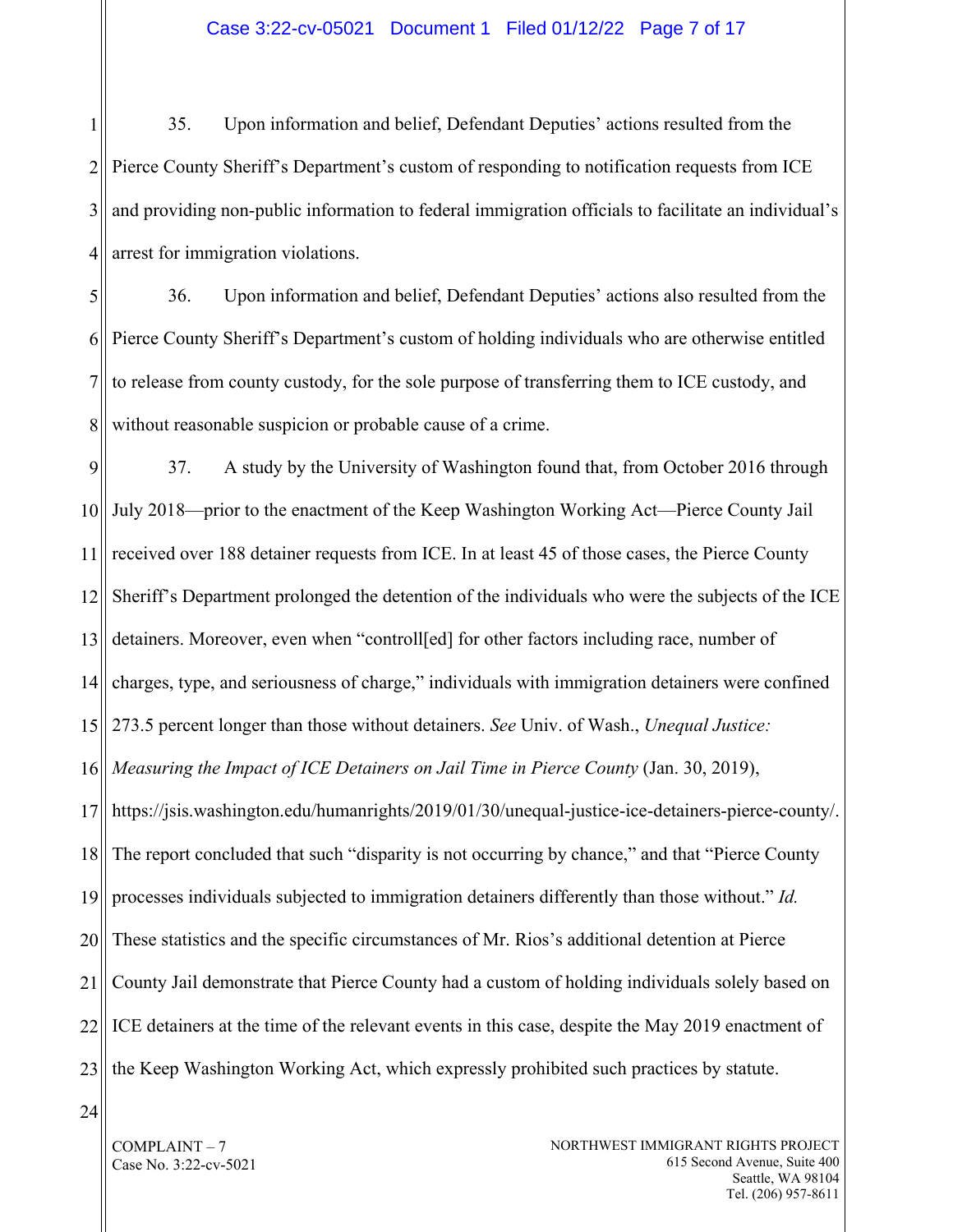1 2 3 38. As a direct result of Defendants' actions, Mr. Rios—a U.S. citizen—was transferred to ICE custody and unlawfully detained at the Northwest ICE Processing Center (NWIPC) for a week.

4 5 6 7 39. Mr. Rios suffered significant physical pain and emotional damages due to his unlawful seizure by Defendants. Defendants' actions violated Mr. Rios's sense of safety and belonging in this country as a citizen. As a direct and immediate result of Defendants' actions, Mr. Rios was transported to the NWIPC where he was unlawfully held by ICE for one week.

8 9 10 11 12 13 14 15 40. In addition to depriving Mr. Rios of liberty and stripping him of all dignity, Defendants' unlawful actions caused Mr. Rios significant emotional distress. Defendant Deputies re-shackled and detained Mr. Rios solely for immigration purposes, violating federal and state laws prohibiting them from enforcing civil immigration laws, and disregarding indications that he was, in fact, a U.S. citizen. Defendant Deputies also communicated information to ICE regarding his release, in direct violation of Washington State law, which expressly prohibits responding to ICE notification requests and providing immigration enforcement authorities with "nonpublicly available personal information about an individual." RCW 10.93.160(4)(b)-(5).

16 17 41. Accordingly, Mr. Rios was left to wonder and despair about what would happen to him, and he experienced intense anger and frustration.

18

19

20

21

22

23

42. All of the foregoing allegations are re-alleged as though fully set forth herein. 43. Defendant Deputies seized Mr. Rios by preventing his release from Pierce County Jail, re-shackling his wrists and ankles, holding him by his arms, and placing him in a GEO transport vehicle.

**CAUSE OF ACTION**

**COUNT I Seizure Without Probable Cause – Fourth Amendment; 42 U.S.C. § 1983**

24

COMPLAINT – 8 Case No. 3:22-cv-5021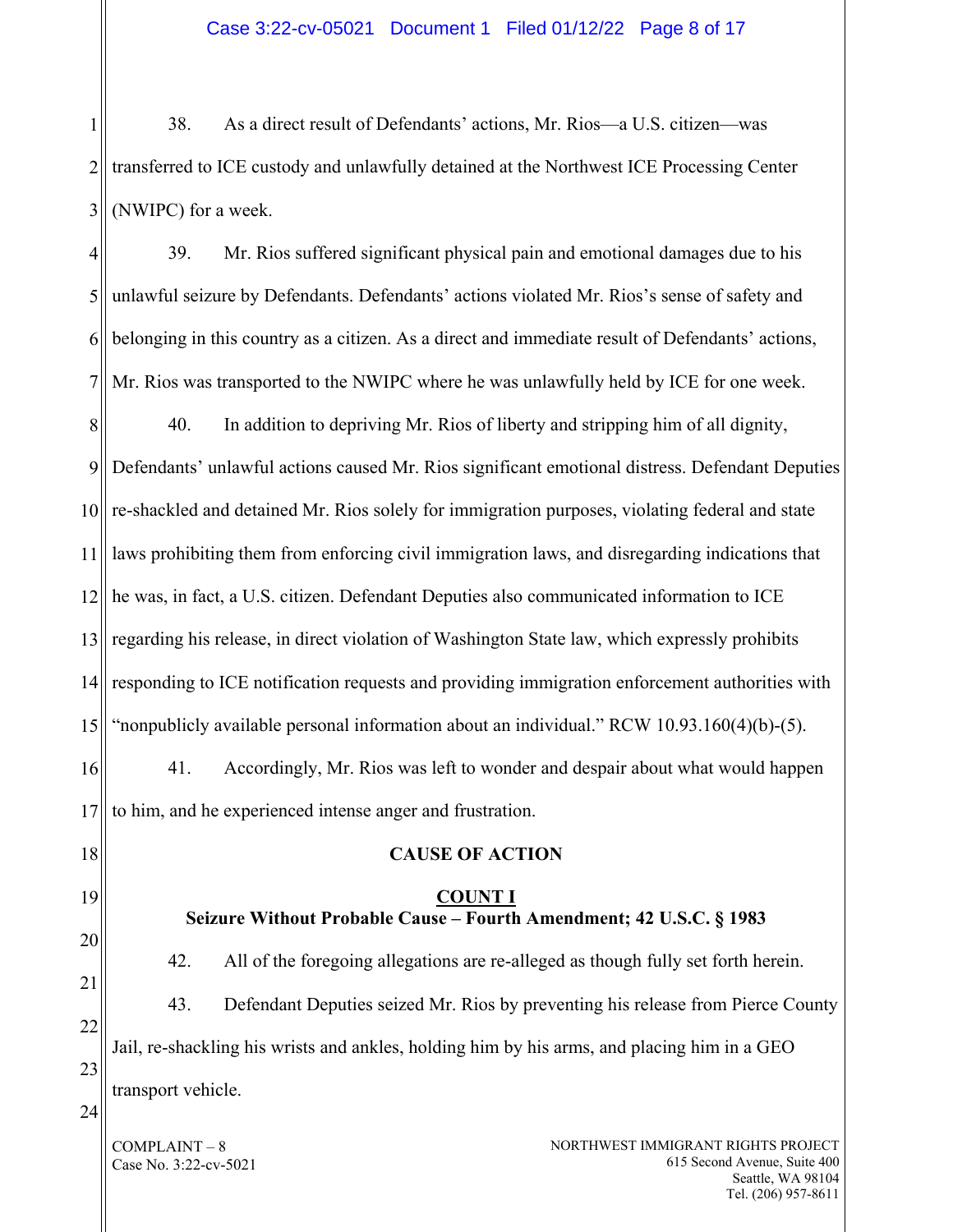# Case 3:22-cv-05021 Document 1 Filed 01/12/22 Page 9 of 17

1 2 3 44. The law was clearly established prior to November 19, 2019, that no Deputy of the Pierce County Sheriff's Department, as local officers, had any lawful authority to seize or extend the seizure of any individual for civil immigration-related reasons.

4 5 6 7 45. The law was also clearly established prior to November 19, 2019, that for state and local law enforcement officers, a seizure without probable cause or at least reasonable suspicion of a crime constitutes an unreasonable seizure in violation of the Fourth Amendment to the United States Constitution.

8 9 46. Mr. Rios was scheduled to be released from Pierce County Jail on November 19, 2019, after his pending criminal charges were resolved.

10 11 12 47. After Mr. Rios became entitled to release on his criminal charges, Defendant Deputies' seizure of Mr. Rios was not justified by probable cause or reasonable suspicion of any criminal activity.

13 14 48. Mr. Rios had the right to be free from unreasonable seizures under the Fourth Amendment to the United States Constitution.

15 49. Defendant Deputies' actions constituted a seizure of Mr. Rios's person.

16 50. Defendant Deputies' seizure of Mr. Rios was unreasonable.

17 18 51. Defendant Deputies' actions subjected Mr. Rios to a deprivation of his rights as secured by the Fourth Amendment.

19 20 21 52. Defendant Deputies' conduct resulted from Defendant Pierce County's custom of unlawfully arrogating authority to conduct civil immigration enforcement activities, including authorizing the seizure of individuals solely for immigration enforcement purposes.

22 23 53. Mr. Rios was injured by Defendants' unconstitutional seizure and Pierce County Sheriff's unconstitutional custom, which deprived him of his Fourth Amendment rights.

 $24$ 

COMPLAINT – 9 Case No. 3:22-cv-5021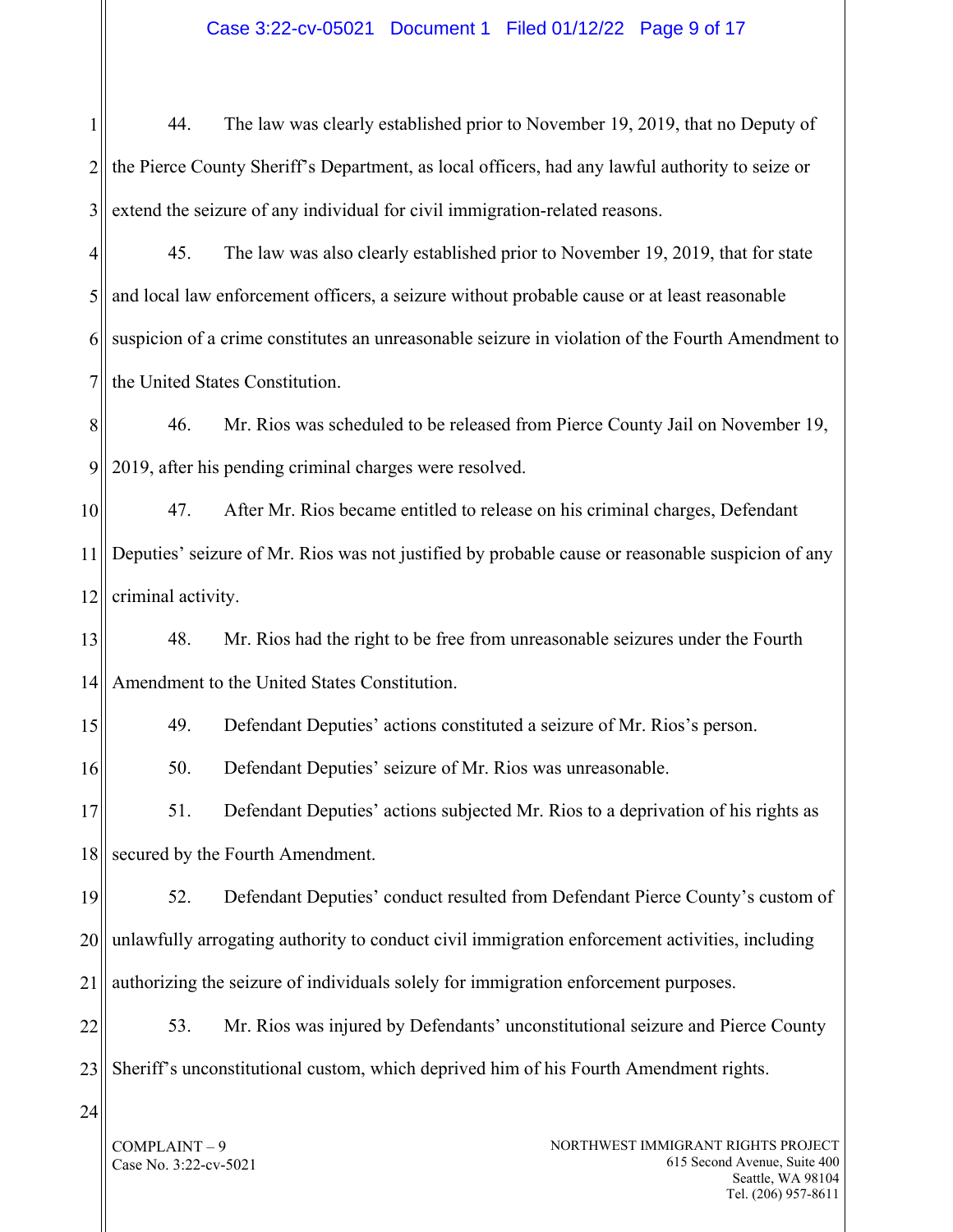COMPLAINT – 10 Case No. 3:22-cv-5021 NORTHWEST IMMIGRANT RIGHTS PROJECT 615 Second Avenue, Suite 400 Seattle, WA 98104 1 2 3 4 5 6 7 8 9 10 11 12 13 14 15 16 17 18 19 20 21 22 23 24 54. Defendant Deputies' conduct of subjecting Mr. Rios to an unconstitutional seizure was motivated by evil motive or intent, or was recklessly or callously indifferent to his Fourth Amendment rights. 55. As a result of Defendants' unconstitutional seizure, Mr. Rios suffered harm, including but not limited to loss of liberty, significant humiliation, fear, trauma, stress, disruption, emotional distress, economic loss, and other damages. 56. As a result of Defendants' Fourth Amendment violations, Mr. Rios is entitled to damages. **COUNT II State Tort – False Arrest** 57. All of the foregoing allegations are re-alleged as though fully set forth herein. 58. Under Washington law, "[a]n arrest or imprisonment is false if it is unlawful." *Kellogg v. State*, 621 P.2d 133, 136 (Wash. 1980). Thus, a defendant's "unlawful violation of a person's right of personal liberty" or "restraint of that person without legal authority" constitutes the tort of false arrest. *Bender v. City of Seattle*, 664 P.2d 492, 499 (Wash. 1983). 59. Generally, in Washington, an arrest by a law enforcement officer is lawful only if (1) the arrest is made pursuant to a facially valid warrant supported by probable cause and issued by a neutral magistrate; (2) the arrest is for an offense committed in the officer's presence; or (3) the officer has reasonable grounds to believe that the arrestee committed a felony outside the officer's presence. *See, e.g.*, *Kilcup v. McManus*, 394 P.2d 375, 379 (Wash. 1964); *see also Kellogg*, 621 P.2d at 136. 60. Washington law specifically prohibits state and local law enforcement agencies and their officers from detaining individuals based solely on immigration detainer requests or civil immigration warrants issued by ICE. RCW 10.93.160(8); *see also* RCW 43.17.420(1), (5).

Case 3:22-cv-05021 Document 1 Filed 01/12/22 Page 10 of 17

Tel. (206) 957-8611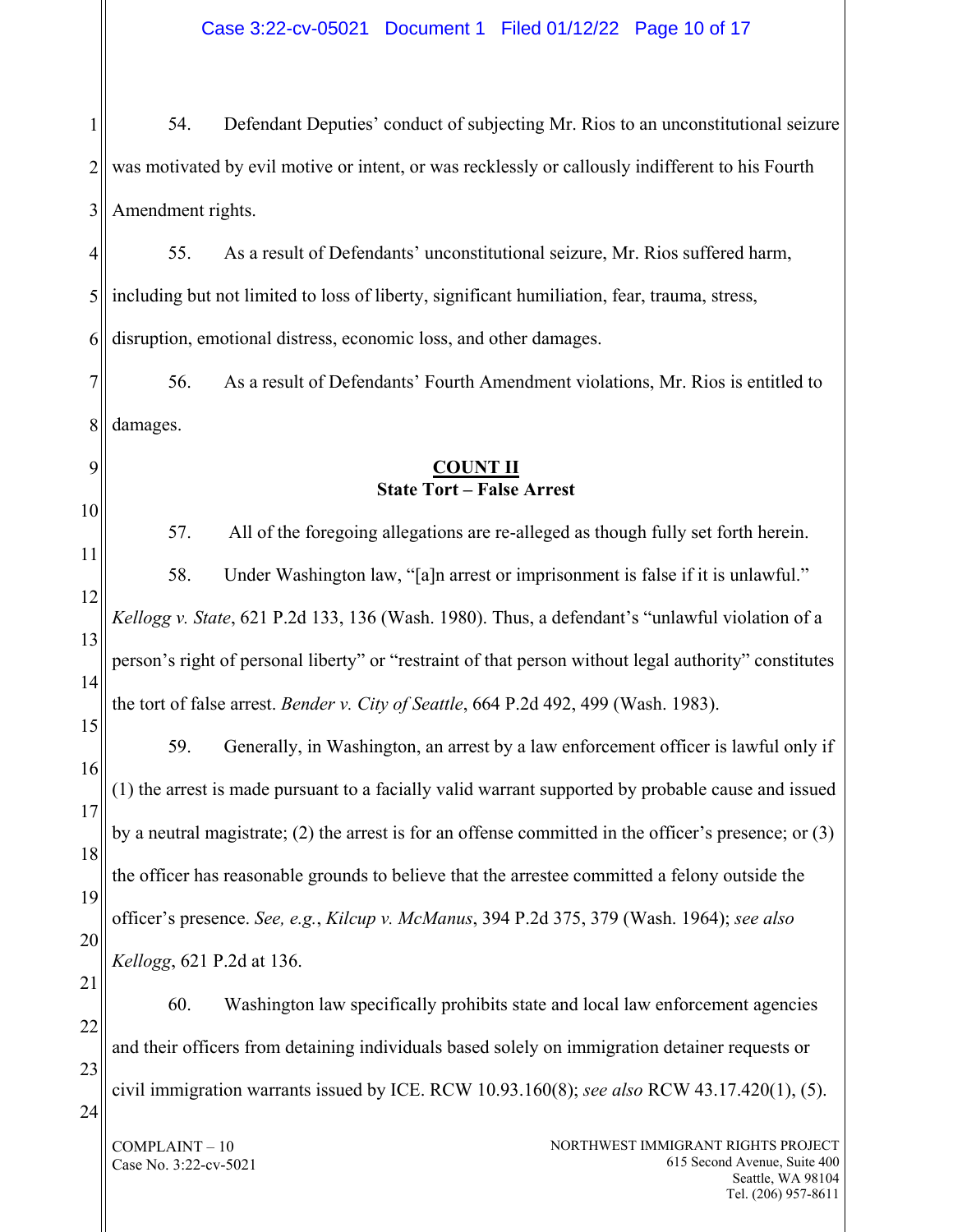#### Case 3:22-cv-05021 Document 1 Filed 01/12/22 Page 11 of 17

1 2 Such agencies and officers are also prohibited from providing non-public personal information to immigration officials in a noncriminal matter. RCW 10.93.160(5).

3

4 5 6 7 8 9 10 61. Moreover, federal law does not authorize state and local law enforcement agencies to engage in immigration enforcement activities unless they have entered into a written agreement with the Department of Homeland Security, and the state or local officers have been trained and certified, and are acting under the direction and supervision of federal authorities. 8 U.S.C. § 1357(g). Pierce County has not entered into a written agreement or gone through the training and certification process pursuant to  $\S 1357(g)$ . Furthermore, any agreements under § 1357(g) must be "consistent with State and local law." *Id.* § 1357(g)(1). Washington State law prevents law enforcement agencies from entering into such an agreement. RCW 10.93.160(11).

11 12 13 62. Defendant Deputies unlawfully restrained and interfered with Mr. Rios's liberty of movement by re-shackling him and continuing to hold him in custody solely for immigration purposes even after he became entitled to release.

14 15 16 63. Defendant Deputies' actions violated RCW 10.93.160, and were not supported by a judicial warrant, probable cause, or reasonable grounds for believing that Mr. Rios had committed a felony. Defendant Deputies thus committed the tort of false arrest.

17 18 19 20 21 22 64. Under Washington law, the doctrine of respondeat superior "imposes liability on an employer for the torts of an employee who is acting on the employer's behalf"—or, in other words, within "the scope of [their] employment." *Niece v. Elmview Grp. Home*, 929 P.2d 420, 425–26 (Wash. 1997). Under this doctrine, an employer's vicarious liability extends to any intentional tort committed by an employee as long as such conduct fell within the scope of their employment. *Robel v. Roundup Corp.*, 59 P.3d 611, 620 (Wash. 2002).

- 23
- 24

COMPLAINT – 11 Case No. 3:22-cv-5021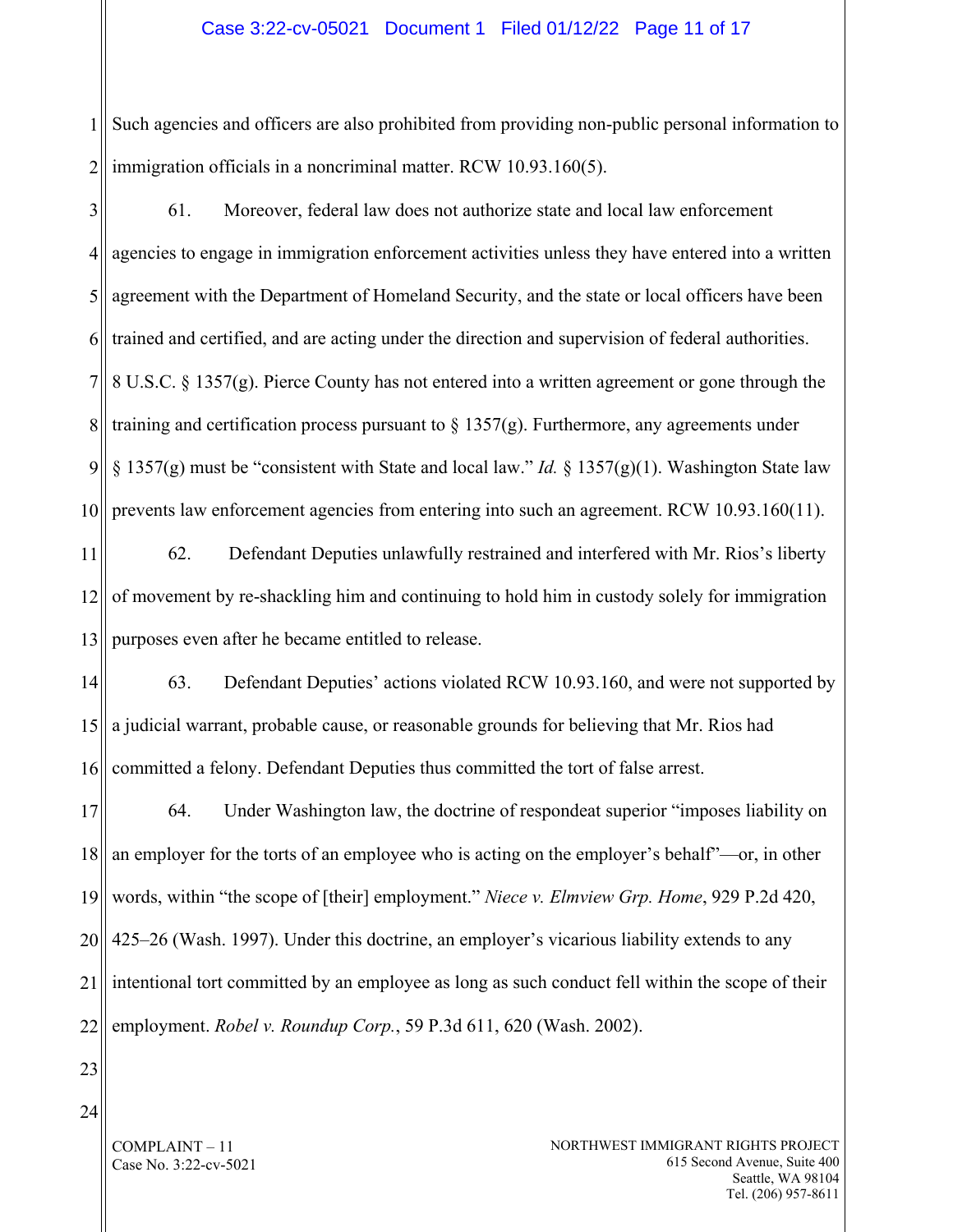#### Case 3:22-cv-05021 Document 1 Filed 01/12/22 Page 12 of 17

1 2 3 4 5 6 65. In Washington, the doctrine of respondeat superior applies equally to local government entities as it does to other employers. RCW 4.96.010(1) states: "All local governmental entities . . . shall be liable for damages arising out of . . . the tortious conduct of their past or present officers, employees, or volunteers while performing or in good faith purporting to perform their official duties, to the same extent as if they were a private person or corporation."

7 8 9 10 11 12 66. Under the doctrine of respondeat superior, Defendant Pierce County is vicariously liable for Defendant Deputies' false arrest of Mr. Rios, as they committed the tortious conduct within the scope of their employment as deputies of the Pierce County Sheriff. Defendant Deputies arrested Mr. Rios at the place of their employment (i.e., Pierce County Jail) during their work hours. *See, e.g.*, *Robel*, 59 P.3d at 621 (holding the employer vicariously liable where the employees engaged in tortious conduct "on company property during working hours").

13 14 15 16 67. Nor were Defendant Deputies pursuing any "personal objective[s]" in arresting Mr. Rios. *Niece*, 929 P.2d at 426. Rather, they arrested him "while performing or in good faith purporting to perform their official duties." RCW 4.96.010(1). In fact, upon information and belief, Defendant Deputies' tortious acts were authorized by Pierce County's custom.

17 18 19 68. As a result of Defendants' tortious conduct, Mr. Rios suffered harm, including but not limited to loss of liberty, significant humiliation, fear, trauma, stress, disruption, emotional distress, economic loss, and other damages.

20

21

69. Defendants are liable for these acts and omissions under Washington State law.

#### **COUNT III State Civil Rights Tort – Washington Law Against Discrimination**

22 23

24

70. All of the foregoing allegations are re-alleged as though fully set forth herein.

COMPLAINT – 12 Case No. 3:22-cv-5021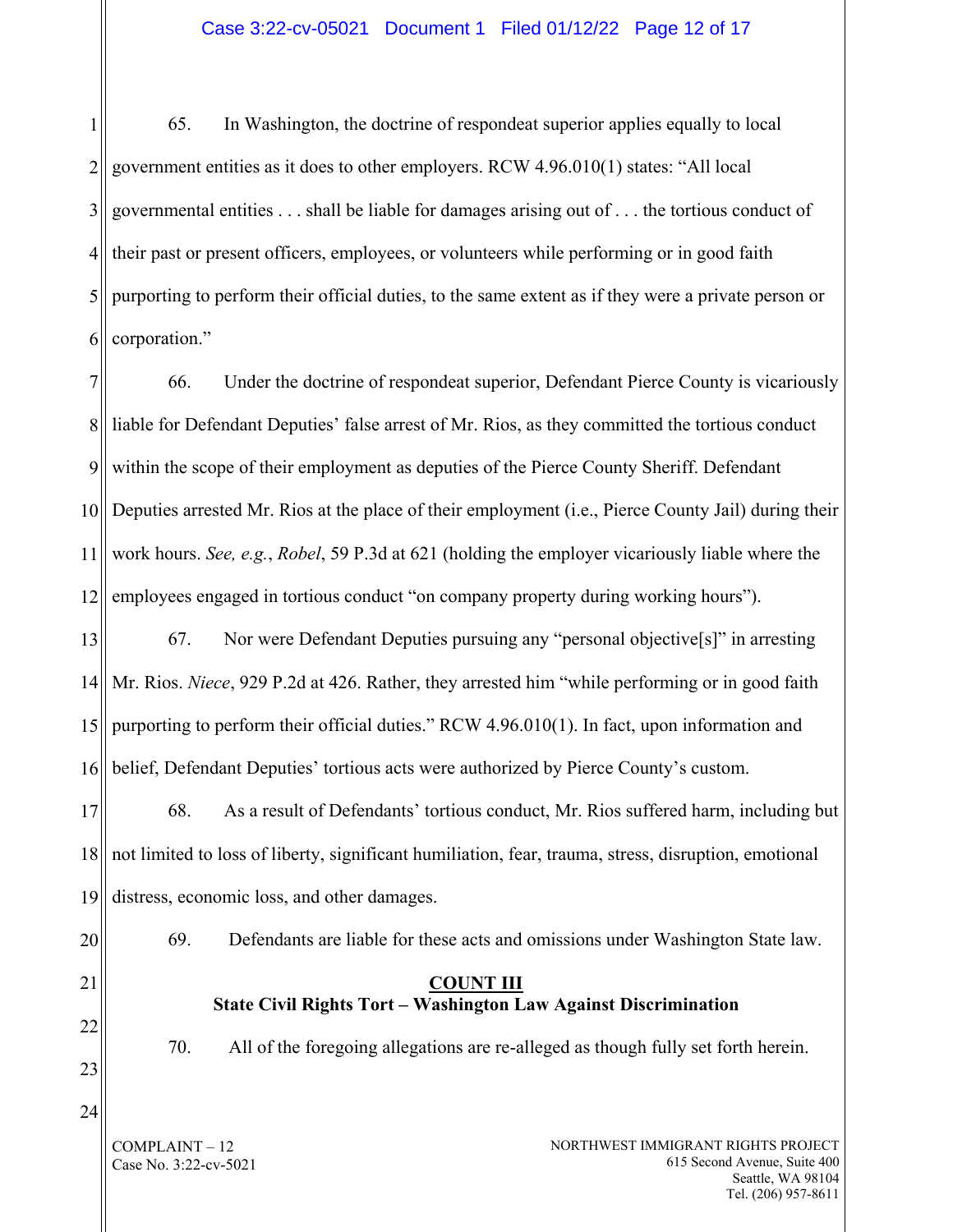1 2 71. The Washington Law Against Discrimination ("WLAD") prohibits discrimination based on race, color, or national origin. RCW 49.60 *et seq.*

3 4 5 6 7 8 9 10 72. The right to be free from discrimination includes "[t]he right to the full enjoyment of any of the accommodations, advantages, facilities, or privileges of any place of public resort, accommodation, assemblage, or amusement." RCW 49.60.030(1)(b). Such places include "any place . . . for public conveyance or transportation on land, water, or in the air, including the stations and terminals thereof . . . or where the public gathers, congregates, or assembles . . . for public purposes." RCW 49.60.040(2). "Full enjoyment" of the place includes being admitted to the place "without acts directly or indirectly causing persons . . . to be treated as not welcome, accepted, desired, or solicited." RCW 49.60.040(14).

11 12 13 73. WLAD provides a private cause of action to recover money damages for individuals who have been injured by a violation of their right to be free from discrimination. RCW 49.60.030(2).

14 15 16 17 18 19 20 21 22 74. Defendant Deputies violated Mr. Rios's right to be free from discrimination by arresting and detaining him based on his race, color, national origin, or perceived citizenship or immigration status. Upon information and belief, Defendants took such actions for no reason other than that Mr. Rios was a Hispanic man wanted by ICE. Thus, Defendant Deputies unlawfully discriminated against Mr. Rios when they prevented him from accessing the public accommodations inside and outside the jail, including access to the front door, lobby and the sidewalk and street, even though he was entitled to release from Pierce County custody. Their actions directly caused him to feel "not welcome, accepted, desired, or solicited." RCW 49.60.040(14).

- 23
- 24

COMPLAINT – 13 Case No. 3:22-cv-5021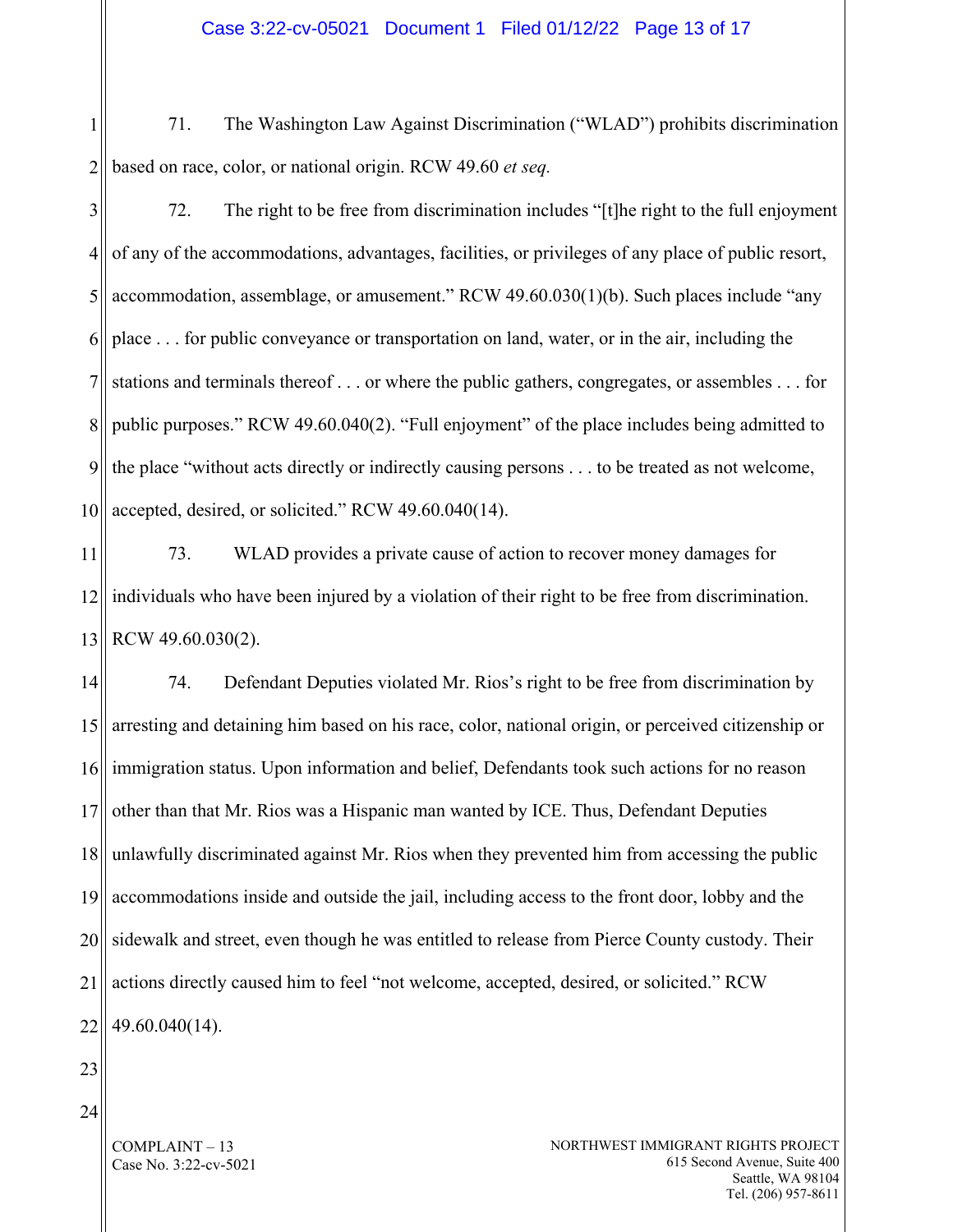# Case 3:22-cv-05021 Document 1 Filed 01/12/22 Page 14 of 17

| $\mathbf{1}$   | Under the doctrine of respondeat superior, Defendant Pierce County is vicariously<br>75.         |  |
|----------------|--------------------------------------------------------------------------------------------------|--|
| $\overline{2}$ | liable for Defendant Deputies' unlawful discrimination against Mr. Rios, as their tortious       |  |
| 3              | conduct occurred within the scope of their employment. Defendant Deputies committed the tort     |  |
| $\overline{4}$ | at the place of their employment during their work hours, "while performing or in good faith     |  |
| 5              | purporting to perform their official duties." RCW 4.96.010(1). Moreover, upon information and    |  |
| 6              | belief, such conduct was authorized by Pierce County's custom.                                   |  |
| $\tau$         | As a result of Defendants' tortious acts, Mr. Rios suffered harm, including but not<br>76.       |  |
| 8              | limited to loss of liberty, significant humiliation, fear, trauma, stress, disruption, emotional |  |
| 9              | distress, economic loss, and other damages.                                                      |  |
| 10             | Defendants are liable for these acts and omissions under WLAD.<br>77.                            |  |
| 11             | <b>COUNT IV</b><br>Declaratory Relief - Washington Uniform Declaratory Judgment Act              |  |
| 12             |                                                                                                  |  |
| 13             | 78.<br>All of the foregoing allegations are re-alleged as though fully set forth herein.         |  |
| 14             | 79.<br>Washington's Uniform Declaratory Judgment Act (UDJA) authorizes courts to                 |  |
| 15             | "declare rights, status, and other legal relations." RCW 7.24.010.                               |  |
| 16             | 80.<br>Under UDJA, "[a] person whose rights, status, or other legal relations are                |  |
| 17             | affected by a statute may have determined any question of construction or validity arising       |  |

18 under the ... statute" and "obtain a declaration of rights, status or other legal relations

thereunder." RCW 7.24.020.

19 20 21 22 81. The Washington statute regarding "Immigration and citizenship status—Law enforcement agency restrictions," RCW 10.93.160, was enacted as part of the Keep Washington Working Act, effective May 21, 2019. 2019 Wash. Sess. Laws 3951–53.

23 24 82. This statute prohibits state and local law enforcement agencies and their officers from providing "information pursuant to notification requests from federal immigration

COMPLAINT – 14 Case No. 3:22-cv-5021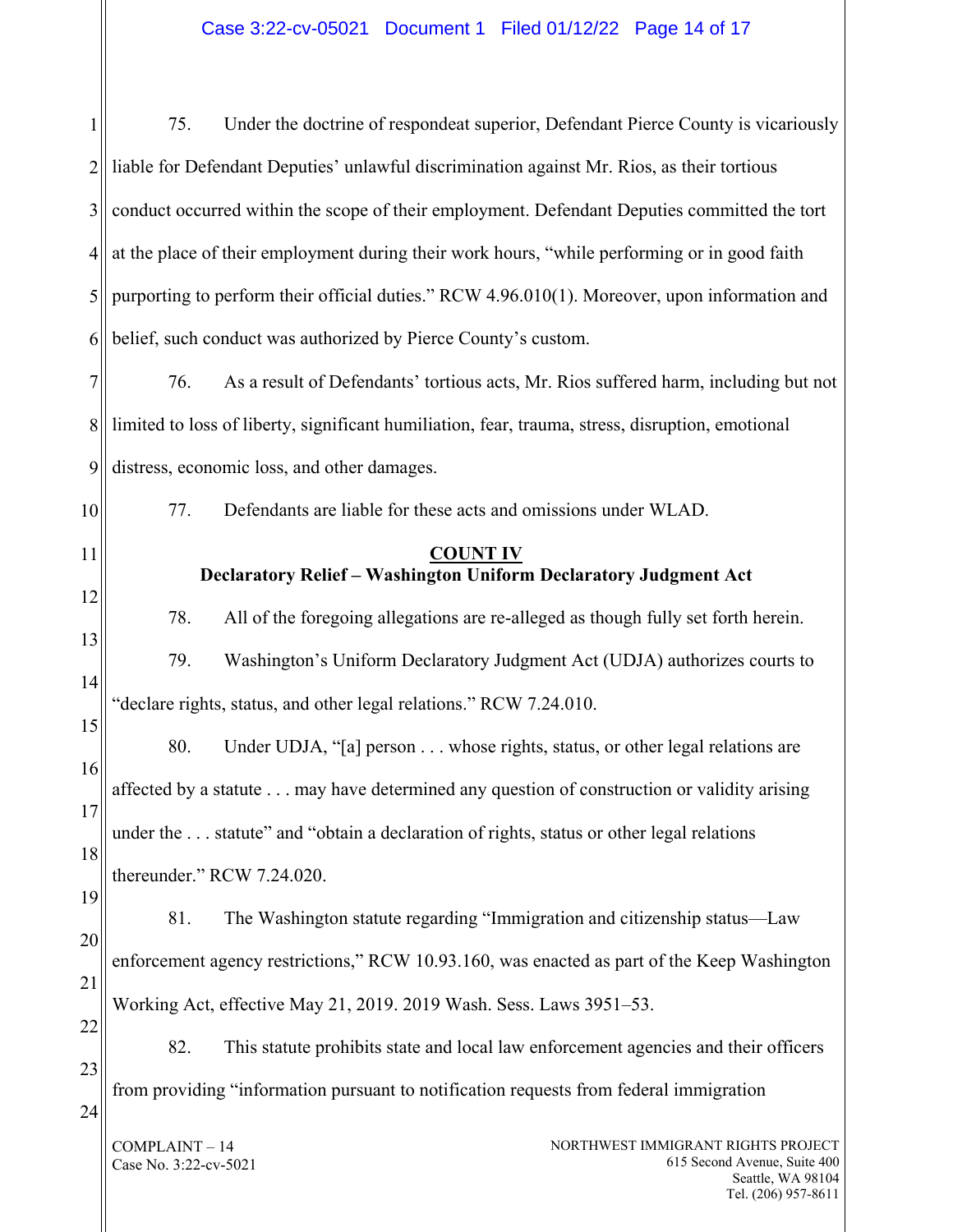# Case 3:22-cv-05021 Document 1 Filed 01/12/22 Page 15 of 17

1 authorities for the purposes of civil immigration enforcement." RCW 10.93.160(4)(b). A

2 3 4 5 "notification request" is defined by statute as a request from federal immigration authorities that "a state or local law enforcement agency inform [them] of the release date and time in advance of the release of an individual in its custody." RCW 43.17.420(11). The statute further specifies that such a request includes, but is not limited to, Form I-247A. *Id.* 

6 7 8 9 83. The Washington statute specifically prohibits state and local law enforcement agencies and their officers from detaining or holding an individual "solely for the purposes of determining immigration status or based solely on a civil immigration warrant, or an immigration hold request." RCW 10.93.160(8); *see also* RCW 43.17.420(1), (5).

10 11 12 13 14 15 16 84. The Washington statute also prohibits providing federal immigration officials with "nonpublicly available personal information about an individual." RCW 10.93.160(5). Personal information includes names, date of birth, location, and other biometric data. *See* Wash. State Off. of the Att'y Gen., Keep Washington Working Act Guidance, Model Policies, and Training Recommendations for State and Local Law Enforcement Agencies (2020), https://agportal-s3bucket.s3.amazonaws.com/uploadedfiles/Home/Office\_Initiatives/KWW/ KWW%20LEA%20Model%20Guidance.pdf.

17 18 85. Mr. Rios is a person whose rights are affected by the statutory provisions under RCW 10.93.160.

19 20 86. Defendant Deputies violated RCW 10.93.160(4)(b) by notifying ICE of Mr. Rios's planned release time.

21 22 23 87. Defendant Deputies also violated RCW 10.93.160(5) by providing ICE with nonpublic information regarding Mr. Rios, including his name and location, and any other personal information they communicated about him to ICE.

24

COMPLAINT – 15 Case No. 3:22-cv-5021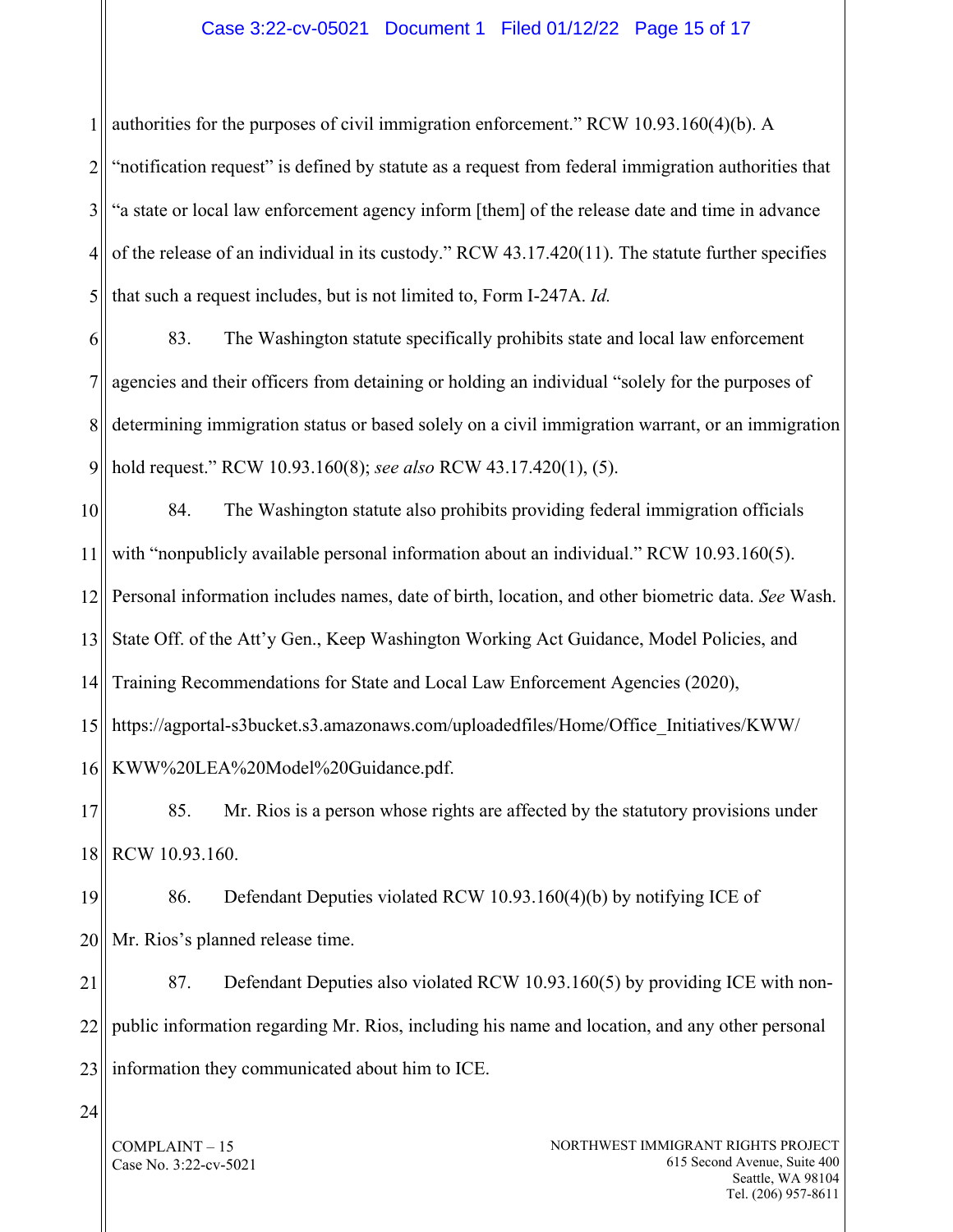1 2 3 88. Defendant Deputies violated RCW 10.93.160(8) when they detained Mr. Rios after he became entitled to release from county custody based solely on an immigration hold request from ICE.

4 5 6 89. Defendant Pierce County's custom of responding to notification requests from ICE, providing immigration officials with non-public information, and holding individuals solely for immigration-related arrests is in direct violation of RCW 10.93.160(4)(b), (5), (8).

90. Mr. Rios seeks a judgment declaring that Defendants violated RCW 10.93.160.

**PRAYER FOR RELIEF**

As a direct and proximate result of Defendants' acts, omissions, and other conduct,

10 Mr. Rios suffered and continues to suffer harm, including but not limited to pain and suffering,

11 mental and emotional distress, loss of wages, loss of enjoyment of life, loss of liberty,

12 13 humiliation, fear, despair, and other specific and general damages in amounts to be proven at the time of trial. WHEREFORE, Plaintiff respectfully requests relief as follows:

14 a. Trial by jury on all claims so triable;

- 15 b. Special and general damages from Defendants in an amount to be proven at trial;
	- c. Punitive damages from Defendants;

17 18 d. A declaration that Defendants violated Mr. Rios's rights under the Washington Law Against Discrimination and RCW 10.93.160;

19 20 e. Attorneys' fees and costs of litigation pursuant to the provisions of 42 U.S.C. § 1988 and the Washington Law Against Discrimination;

- 21 f. Pre-judgment and post-judgment interest on any award of damages; and
- 

22 g. Such other relief as the Court deems just and equitable.

23 Respectfully submitted this 12th day of January, 2022.

24

7

8

9

16

COMPLAINT – 16 Case No. 3:22-cv-5021